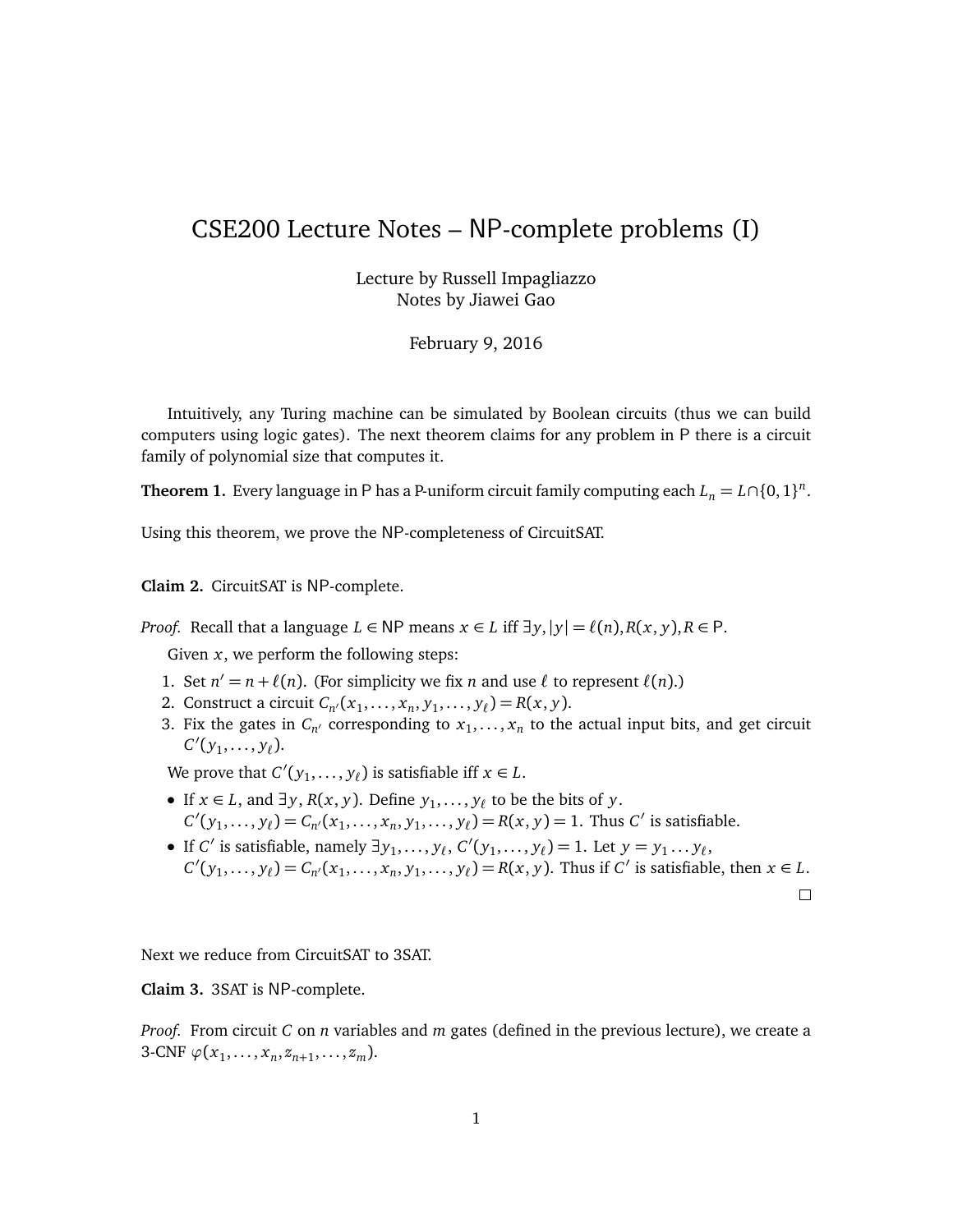The main technique is to encode the gates using clauses: for the  $i^{\text{th}}$ gate  $g_i = op_i(g_j, g_k)$ , write  $z_i = op_i(z_j, z_k)$  as a CNF.

We give the example of construction of clauses for gate of form  $z_i = z_j \wedge z_k$ . (Other operations are constructed in similar ways.) This can be done by hard-coding the truth table of the gate.

- On input 00, output must be 0. So we create clause  $(z_j \vee z_k \vee \neg z_i)$ .
- On input 01, output must be 0. So we create clause  $(z_j \vee \neg z_k \vee \neg z_i)$ .
- On input 10, output must be 0. So we create clause (¬*z<sup>j</sup>* ∨ *z<sup>k</sup>* ∨ ¬*z<sup>i</sup>* ).
- On input 11, output must be 1. So we create clause  $(\neg z_j \lor \neg z_k \lor z_i)$ .

(Explanation of the above: For input 00, we have  $(\neg z_j \land \neg z_k) \rightarrow \neg z_i$ . It is equivalent to ¬(¬*z<sup>j</sup>* ∧ ¬*z<sup>k</sup>* ) ∨ ¬*z<sup>i</sup>* and thus equivalent to *z<sup>j</sup>* ∨ *z<sup>k</sup>* ∨ ¬*z<sup>i</sup>* )

Finally, because we expect the circuit output "true", we add a clause  $(z_m)$  to  $\varphi$ .

For every gate, we create at most four clauses. The size of *ϕ* we constructed is linear to the size of *C*. Also, the reduction runs in linear time.

Proof of correctness:

- Assume  $\varphi(x_1, \ldots, x_n, z_{n+1}, \ldots, z_m) = 1$ . Then define a satisfying assignment to *C* as  $x_1,\ldots,x_n$ . Because each  $z_i=op_i(z_j,z_k),$   $z_i=g_i(x_1,\ldots,x_n)$ , we get  $1=z_m=g_m(x_1,\ldots,x_n)=1$  $C(x_1, \ldots, x_n)$ .
- Assume  $C(x_1, ..., x_n) = 1$ . Let  $z_i = g_i(x_1, ..., x_n)$ ,  $i = n + 1, ..., m$ .  $g_i = op_i(g_j, g_k)$ , so  $z_i = op_i(g_j, g_k)$ , so all but the last clause of  $\varphi$ , is satisfied.  $z_m = g_m(x_1, \ldots, x_n) = 1$ , so last clause  $(z_m)$  is also satisfied.

Next we reduce from 3SAT to Independent Set.

Independent Set problem (IndSet)

- Instance:  $G = (V, E), 1 \leq k \leq |V|$ .
- Solution:  $S \subseteq V$ ,  $\{u, v\} \in E \rightarrow u \notin S \lor v \notin S$ ,  $|S| = k$ .
- Question: Is there an independent set in *G* of size *k*?

**Claim 4.** IndSet is NP-complete.

Example: Clauses  $(x \vee y \vee z)$ ,  $(\bar{x} \vee y \vee \bar{z})$ ,  $(x \vee x)$ ,  $(\bar{w} \vee y \vee \bar{z})$ .

- For each occurrence in the CNF, we create a vertex.
- For each variable and its negation, link an edge between them.
- To avoid double-counting the same clause, we add edges between all pairs of nodes in the same clause.
- Finally, set *k* to be the number of clauses.

*Proof.* Given a 3CNF  $\varphi$ , we construct instance  $(G, k)$  of IndSet.